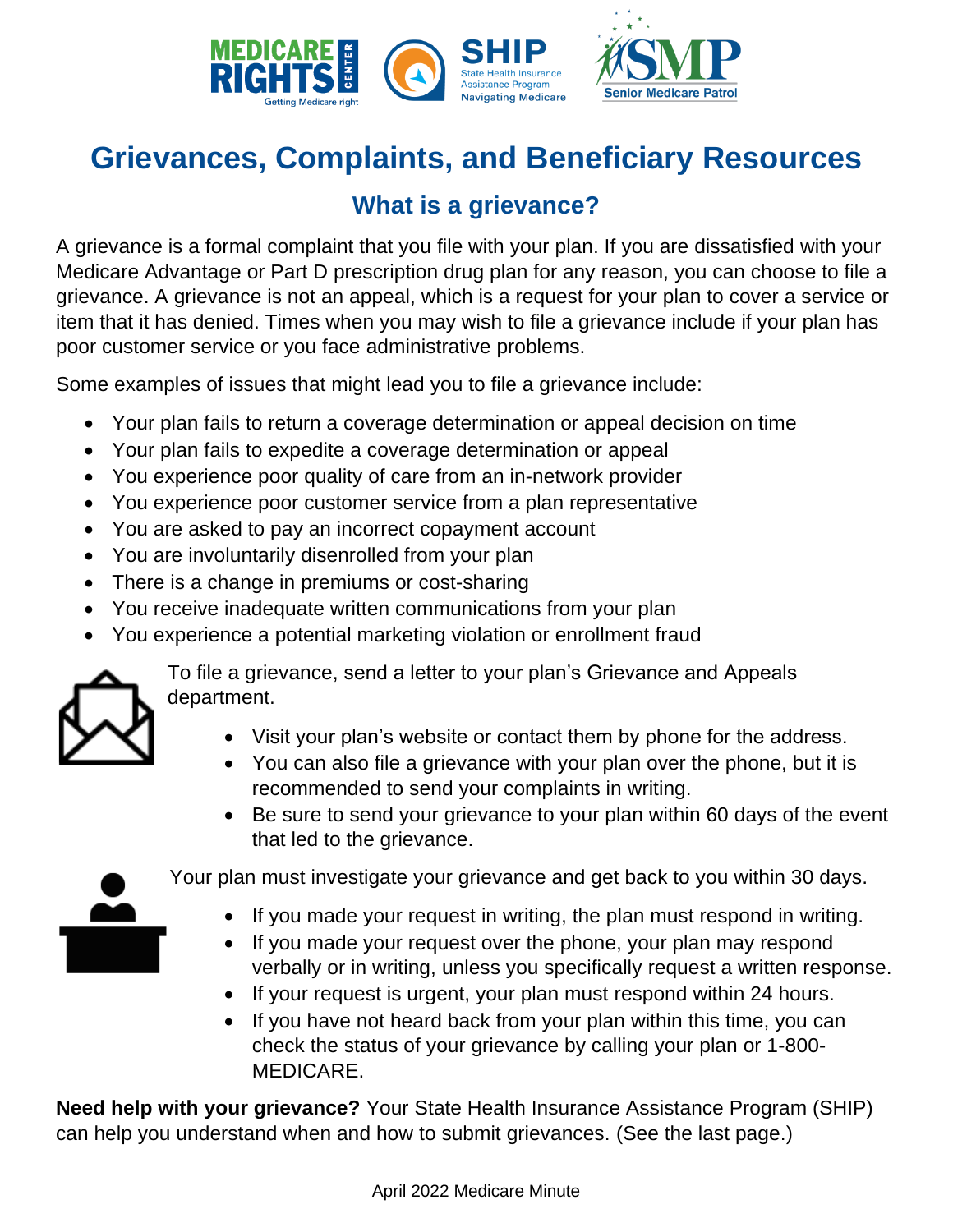

# **Grievances, Complaints, and Beneficiary Resources**

### **Who should I contact if…**

#### **I have a quality of care concern?**

- Call your BFCC-QIO if the concern is about a physician, inpatient hospital, hospital outpatient department, hospital emergency room, skilled nursing facility, home health agency, or ambulatory surgery center. Find your BFCC-QIO on [www.qioprogram.org/locate-your-qio.](http://www.qioprogram.org/locate-your-qio)
- Call your ESRD Network Organization if the concern is about a dialysis or kidney transplant center. Find your ESRD Network Organization by visiting [www.esrdnetworks.org.](http://www.esrdnetworks.org/)

#### **I have a complaint about my Medicare Advantage or Part D prescription drug plan?**

• Call 1-800-MEDICARE to file a complaint once you have submitted a grievance to the plan.

#### **I have a complaint about my durable medical equipment supplier?**

- Call your supplier to submit your complaint.
- You can also call 1-800-MEDICARE.

#### **I suspect potential fraud, abuse, or marketing violation by a Medicare provider or plan**

- Contact your provider or plan first to clarify and see if they made an error.
- Contact your Senior Medicare Patrol (SMP) by calling 877-808-2468 or visiting [www.smpresource.org](http://www.smpresource.org/) to report the potential concerns.

#### **I have questions about my Medicare Part A or B enrollment or my Social Security Benefits?**

- Call the Social Security Administration (SSA) helpline at 1-800-772-1213.
- Visit or call your local SSA office.

#### **I need help filing my complaint or understanding my Medicare benefits or enrollment?**

- Contact your State Health Insurance Assistance Program (SHIP) by calling 877-839- 2675 and saying "Medicare" when prompted, or by visiting [www.shiphelp.org.](http://www.shiphelp.org/)
- Call 1-800-MEDICARE or visit [www.medicare.gov.](http://www.medicare.gov/)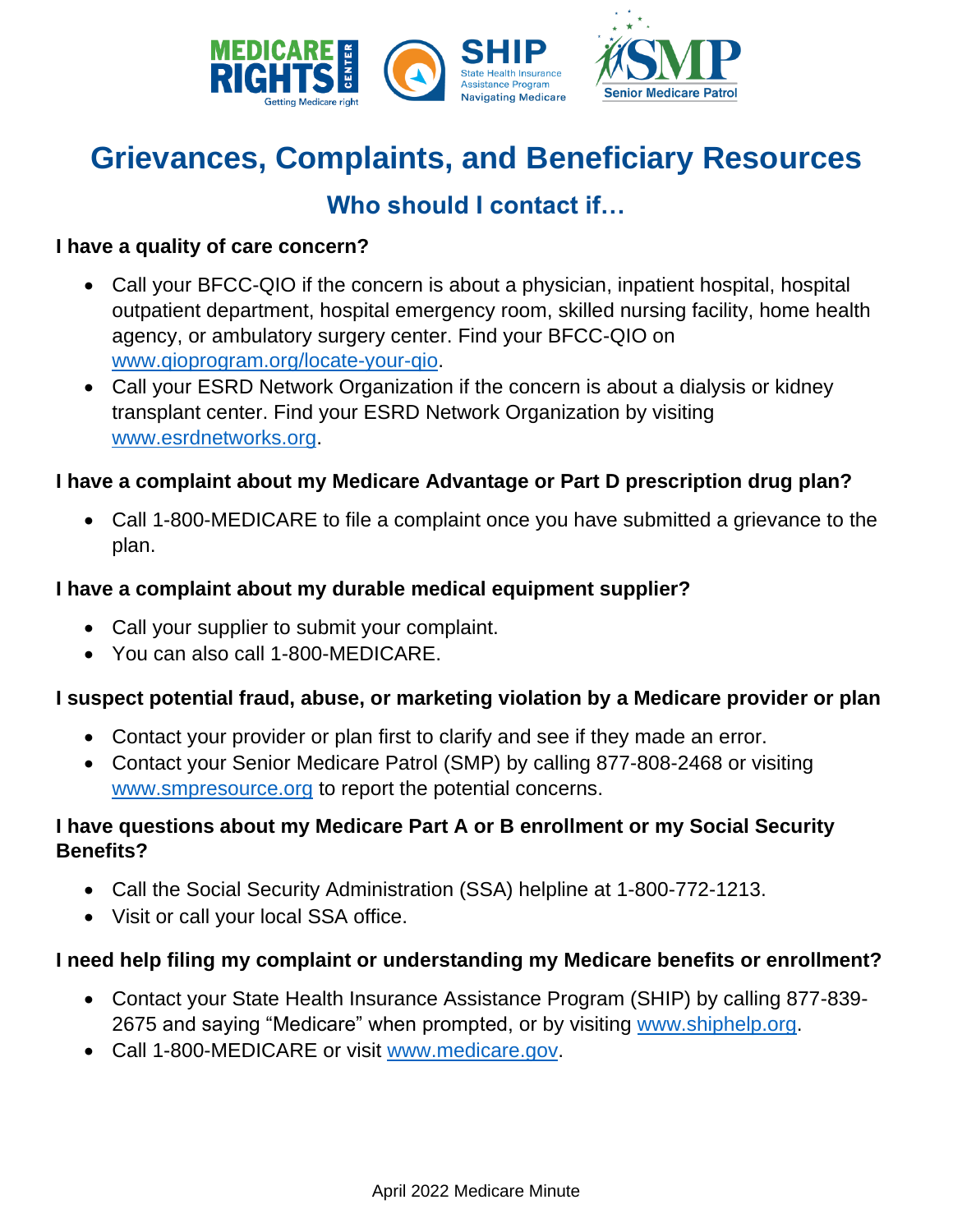

# **Grievances, Complaints, and Beneficiary Resources**

### **What other resources are available to Medicare beneficiaries?**

**State Health Insurance Assistance Program (SHIP):** If you have questions about Medicare, call your local SHIP for assistance. SHIPs can help with:

- Medicare Advantage and Part D prescription drug plan selection and enrollment
- Eligibility screenings and enrollment in programs for people with limited incomes
- Questions about what items and services are covered by Medicare
- Appealing coverage denials by Original Medicare, Medicare Advantage, or Part D plans
- Questions about coordination of benefits between Medicare and other types of insurance, like supplemental policies, Medicaid, and retiree coverage

**Senior Medicare Patrol (SMP):** SMPs empower and assist Medicare beneficiaries, their families, and their caregivers to prevent, detect, and report health care fraud, errors, and abuse.

### **You should report these red flags to your Senior Medicare Patrol (SMP) Here are some tips to help keep you safe from falling prey to Medicare fraud and scammers out to steal your Medicare benefits:**

• **Prevent:** Protect your Medicare and Medicaid numbers as if they were credit card numbers. Never give your personal information to anyone offering a FREE item or service. Always rely on your personal doctor to recommend all medical services and equipment for you. Remember: Social Security and Medicare will never call you to ask for your personal information!!

•**Detect:** Keep a health care calendar or journal of your medical appointments, services, tests, etc. and compare it to your Medicare Summary Notice or Explanation of Benefits to check for accuracy.

•**Report:** If you have questions about a claim on your MSN, contact the health care provider or plan first. **If you cannot get the issue resolved, contact Alabama SMP for help at 1-800-243-5463**.